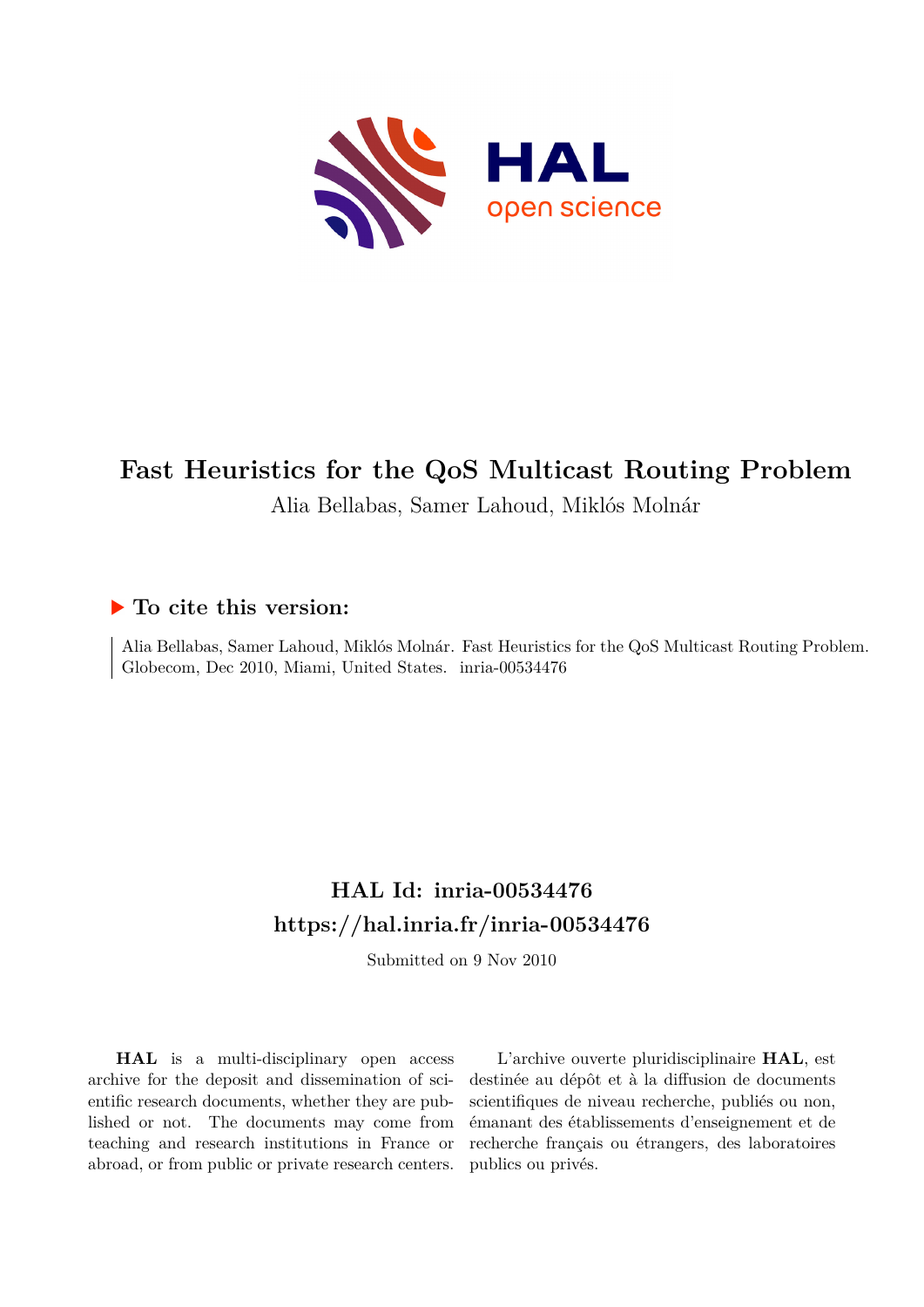# Fast Heuristics for the QoS Multicast Routing Problem

Alia Bellabas IRISA, INSA Rennes Campus de Beaulieu, Rennes 35042 Email: alia.bellabas@irisa.fr

Samer Lahoud IRISA, University of Rennes 1 Campus de Beaulieu, Rennes 35042 Email: samer.lahoud@irisa.fr

Miklós Molnár LIRMM, University of Montpellier 2 161 Rue Ada, Montpellier 34095 Email: miklos.molnar@lirmm.fr

*Abstract***—The NP-hard QoS Multicast Routing (QoSMR) is one of the most challenging problems in recent networks. In this paper, we investigate the QoSMR problem as well as its different existing formulations. We analyze the limitations of these formulations and propose a novel one. The main advantage of our formulation is that it considers not only the quality of the multicast subgraph formed by the computed paths, but also takes into account the end-to-end quality of each of these paths. Moreover, we study the state of the art proposal for solving the QoSMR problem and show that the well-known MAMCRA algorithm can be very expensive in computation time. Therefore, we propose two efficient heuristics based on the computation of shortest paths. Extensive simulations are performed, and obtained results prove that these fast heuristics have bounded computation time and find satisfying solutions for the QoS requirements.**

#### I. INTRODUCTION

Quality of Service (QoS) routing known as multiconstrained routing consists in computing paths that meet a set of requirements such as delay, bandwidth, and cost. Most of the emerging multimedia applications such as video broadcasting and online gaming become more stringent with quality of service and require multicast routing. Multicast routing aims to transmit packets simultaneously from one source node to multiple receivers.

It has been proved that the QoS Multicast Routing (QoSMR) problem is NP-hard [10]. There exist different approaches in the literature for solving this problem. A first approach aims to solve a Single-objective Optimization Problem (SOP) constructed from the initial QoSMR. A second approach solves the QoSMR problem as a multicast Multi-Constrained Optimization Problem (MCOP).

The main idea of the first approach is to solve a SOP constructed from the initial QoSMR, and then recover the solutions for the initial problem. In order to obtain a SOP from the QoSMR problem, a first technique transforms one constraint into a metric to optimize, like the optimization of the cost under the delay constraint [4]. Another technique proposes a linear combination of the metrics as done in [5]. Using one of the above cited techniques, the QoSMR problem is replaced by the constructed SOP. The Shortest Path Heuristic (SPH) [13] is one of the proposed algorithms to solve the resulting problem. SPH starts by computing the shortest path between the source node and the closest one of the multicast group. Then, it joins the next closest node to the current path and forms a tree. The algorithm reiterates until all the destinations have joined the tree.

A second approach solves the QoSMR as a multicast MCOP using a special length function. Many works propose to extend the most pertinent research results on the multi-constrained unicast routing to the multicast MCOP. H MCOP is one of the well-known multi-constrained unicast algorithms that was introduced in [2]. This algorithm is based on the execution of two modified versions of Dijkstra's algorithm in forward and backward directions to compute the shortest paths between two nodes. To solve the multicast MCOP using H MCOP, many algorithms were proposed. In [1], the authors define an algorithm based on SPH and H\_MCOP. In [3], the authors propose an algorithm that searches for a feasible solution to the problem by first finding a feasible partial tree that spans the source and some of the destinations. Then, it builds up the remaining destinations using H MCOP.

The state of the art presents the Multicast Adaptive Multiple Constraints Routing Algorithm (MAMCRA) as one of the most pertinent algorithms for the MCOP. In fact, the above cited algorithms aim to compute *a tree as a solution*, and this leads to the constrained Steiner Minimal Tree. However, the optimal solution is not *always* a tree. MAMCRA is an algorithm that solves the MCOP by computing *a multicast subgraph*. For this, MAMCRA starts by computing optimal paths between the source node and the set of the destination nodes using a modified version of SAMCRA [8], an exact multi-constrained unicast routing algorithm. The computed paths may form loops; therefore, MAMCRA uses a second step to eliminate some of these loops using a greedy algorithm. MAMCRA is pertinent since it always finds a solution for the QoSMR problem if such a solution exists. However, MAMCRA can be expensive in computation time [9].

In this paper, we investigate the different formulations of the QoSMR. An interesting non linear length function has been introduced in [8] to solve the multi-constrained unicast routing. This length expresses the value of the most critical metric of a path regarding the end-to-end requirements. The same length function was proposed to formulate the QoSMR problem in [7]. As we show in the following, the use of such a length function is less pertinent to evaluate the quality of a multicast subgraph. Indeed, most of the known QoSMR formulations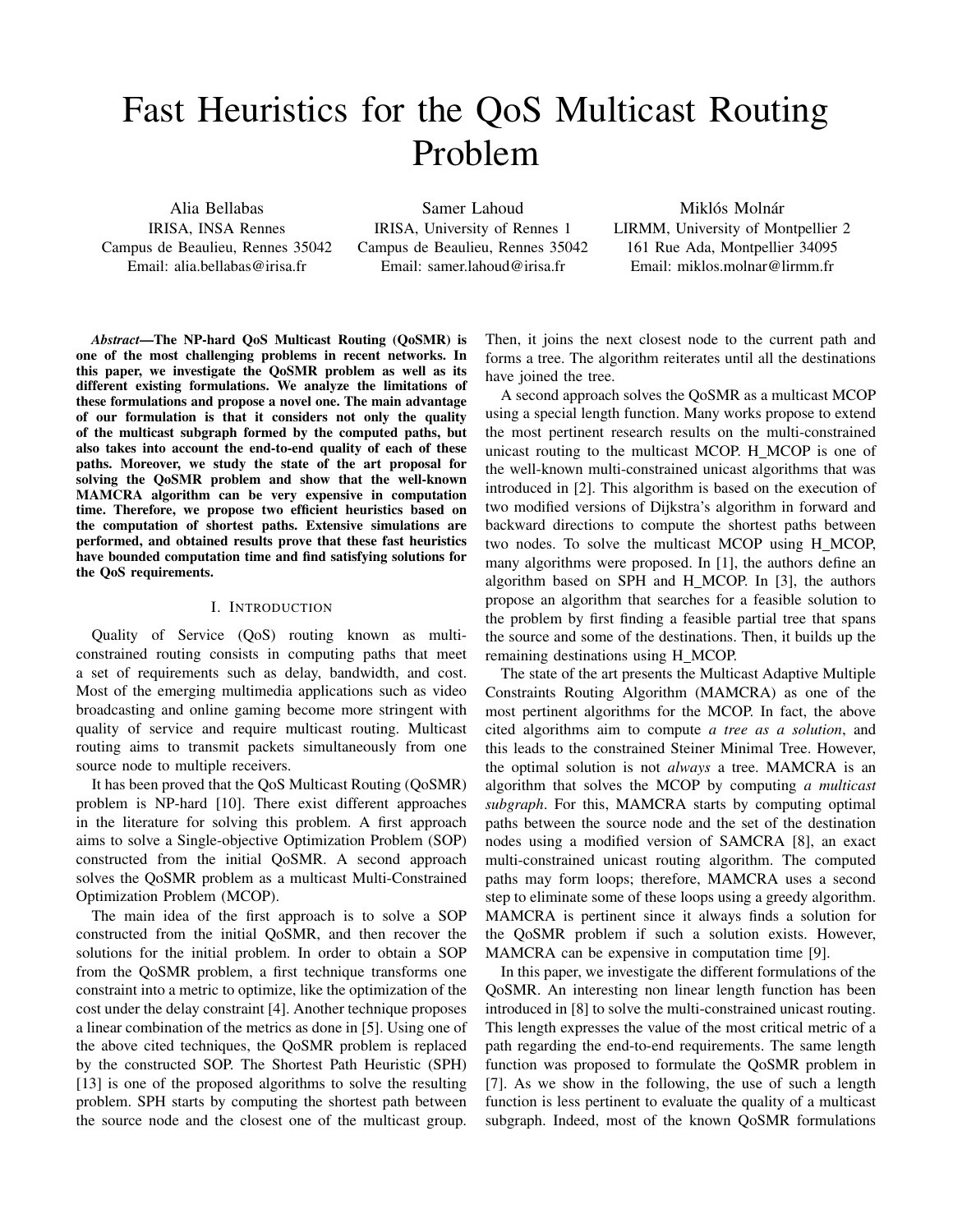consider the subgraph proposed for the multicast routing as a unique entity and try to reduce its total length without considering the end-to-end requirements of each destination. Therefore, we propose a novel formulation of the problem by defining a new length function for multicast routing structures that takes into account the quality of each of the end-to-end computed paths. This formulation is interesting to evaluate the quality of the computed multicast subgraphs.

In addition, efficient algorithms with bounded execution time are required to solve the general QoSMR problem. In this paper, we propose two fast heuristics based on the constructed SOP approach. These heuristics compute shortest paths by adapting the Yen's algorithm [6]. Note that the Yen's algorithm has the smallest combinatorial complexity for computing the shortest paths [11]. The paths are computed using one additive metric, from the source to the destinations in an increasing order of length. The computation stops when a feasible path is found or a given upper bound of the computed paths is reached. This upper bound is used to limit the complexity of the algorithms. The difference between the two heuristics lies in the metric used in the shortest path computation. The Hop Count Approach (HCA) considers the hop count metric, while the second heuristic named Metric Linearization Approach (MLA) combines the QoS metrics into one weighted one. After shortest paths computation, the resulting set of paths may contain useless loops. Thus, we propose to apply the same greedy algorithm as MAMCRA, to remove the loops. To evaluate the performance of our heuristics, we perform extensive simulations. The obtained results prove that the usage of our heuristics provides guaranteed execution time while giving satisfying solutions, considering our proposed formulation.

#### II. PROBLEM FORMULATIONS

The network is modeled as an undirected weighted graph  $G(N, E)$ , where N is the set of nodes and E the set of links. Each link e is characterized by a weight vector  $\vec{w}$  $(e) = (w_1(e), w_2(e), ..., w_m(e)),$  where  $w_i(e)$  corresponds to the weight associated to the QoS metric i. The QoS metrics can be classified into additive metrics such as delay, multiplicative metrics such as loss rate or bottleneck metrics such as available bandwidth. In the following and without loss of generality, we only consider additive metrics. The QoSMR problem consists in computing paths from a source node s to a set of r destination nodes  $D = \{d_1, d_2, ..., d_r\},\$ while satisfying  $m$  constraints given in a constraint vector  $\overrightarrow{L} = (L_1, L_2, ..., L_m)$ . We denote by  $M({s, D}, H)$ , with  $H \subset E$  the multicast subgraph formed by the computed paths  $H \subseteq E$ , the multicast subgraph formed by the computed paths. The length of a path  $p(s, d<sub>i</sub>)$  corresponding to the metric i is given by  $l_i(p(s, d_j)) = \sum_{e \in p(s, d_j)} w_i(e)$ . Thus, we define a feasible path  $p(s, d_j)$  as follows:

$$
l_i(p(s, d_j)) \le L_i, \ \forall i = 1, ..., m \tag{1}
$$

Using the Pareto dominance, a path  $p(s, d_j)$  dominates a path  $p'(s, d_j)$  if:



Fig. 1: Relevance of the length function choice

$$
\begin{cases}\n l_i(p(s, d_j)) \le l_i(p'(s, d_j)), \ \forall i = 1, ..., m \\
l_j(p(s, d_j)) < l_j(p'(s, d_j)), \text{for at least one metric } j\n\end{cases}
$$
\n(2)

To evaluate the quality of a path  $p(s, d<sub>i</sub>)$ , an interesting non linear length function was defined in [8]:

$$
l(p(s, d_j)) = max_{i=1,\dots,m} \left( \frac{\sum w_i(e)_{e \in p(s, d_j)}}{L_i} \right)
$$
 (3)

This length function considers the value of the most critical metric of a path regarding the end-to-end requirements. Based on an extended version of this length function, Kuipers *et al.* give three formulations of the QoSMR in [7]:

**Formulation I- Multiple Constrained Multicast:** The problem consists in finding a multicast subgraph  $M({s, D}, H)$ such that each path  $p(s, d_i)$  in M is feasible.

#### **Formulation II- Multiple Parameter Steiner Tree:**

This problem aims to find a multicast subgraph  $M({s, D}, H)$ with a minimal length  $l(M)$ , where l is defined by:

$$
l(M) = max_{(i=1,...,m)} \frac{\sum_{e \in M} w_i(e)}{L_i}
$$
 (4)

Kuipers *et al.* prove that the solution of Formulation II is always a tree. They have also shown that this tree does not necessarily satisfy the QoS constraints for all destinations. Therefore, they define a third formulation, which is a combination of Formulation I and Formulation II.

**Formulation III- Multiple Constrained Minimum Weight Multicast (MCMWM):** This problem consists in finding a multicast subgraph  $M({s, D}, H)$  such that each path  $p(s, d<sub>i</sub>)$ in M is feasible and  $l(M)$  is minimum.

The last formulation proposes the minimization of the total length of the partial spanning subgraph without violation of the QoS constraints. However, we detect a limitation in the used length function, which can influence considerably the quality of the computed multicast subgraph. Indeed, we notice that this length function mainly focuses on the evaluation of the computed multicast subgraph without considering the quality of the end-to-end paths. To illustrate this limitation we use the example presented in Figure 1.

In this example, we apply Formulation III. The constraint vector  $\vec{L}$  is given by: (10,10). For the multicast group  ${s, {d_1, d_2}}$ , we notice that there are three set of paths to reach the destinations  $\{d_1, d_2\}$  from s. A tree T, traversing node 1, with length  $l(T)=1$ , illustrated with dashed lines, a tree T', traversing node 2, with length  $l(T') = 1$ , which we<br>do not illustrate here for simplicity and a multicast subgraph do not illustrate here for simplicity, and a multicast subgraph  $G'$  with length  $l(G') = 1.2$ , illustrated with solid bold line.<br>With Formulation III the solution of the problem will be the With Formulation III, the solution of the problem will be the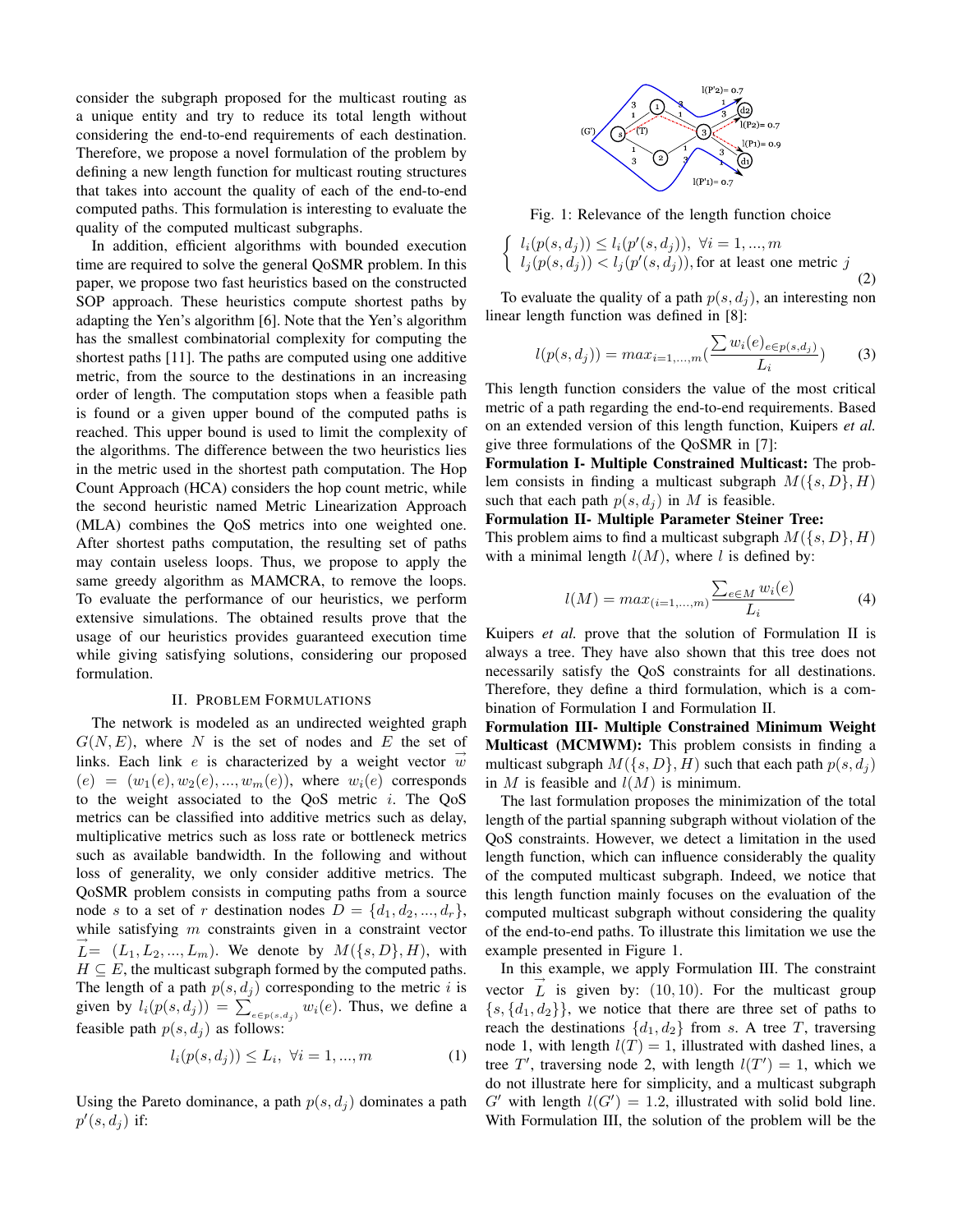tree T. However, if we consider the end-to-end quality of the computed paths, we notice that the length of  $P'_1$  is shorter than that of  $P_1$ , while  $P_2$  has the same length as  $P'_2$ . Hence we can notice that comparing  $G'$  to  $T$ , the total length of the subgraph increases, while the length of the unicast paths decreases.

To conclude, we have shown in the previous example that the total length of the subgraph and the length of each of the paths may evolve in different ways. In order to simultaneously characterize the quality of the multicast subgraph and the quality of each of the unicast paths, we propose in the following a more appropriate formulation based on a new length function defined by:

$$
l'(M) = max_{(i=1,...,r)} (l(p(s, d_i))
$$
 (5)

The length function  $l'$  evaluates the quality of the computed multicast subgraph M based on the end-to-end properties of its paths. In fact, the length of  $M$  corresponds to the length of the most critical unicast path. So, if the furthest destination to be reached has its QoS requirements satisfied, it is clear that the other destinations are also satisfied. This length can be considered as the *non linear diameter* of the computed multicast subgraph M.

**Formulation IV- Adapted Multiple Constraints Multicast (AMCM):** It aims to find a multicast subgraph  $M(\{s, D\}, H)$ formed by feasible paths  $p(s, d_j), d_j \in D, j = 1, ..., r$ , with a minimum length  $l'$  given in Equation (5).

#### III. MULTICAST ROUTE COMPUTATION WITH MAMCRA

#### *A. Description of the MAMCRA Algorithm*

Referring to the state of the art, MAMCRA is an efficient algorithm for solving the QoSMR problem. This algorithm is pertinent since it *solves* Formulation I and *approximates* Formulation III. Given a multicast group  $\{s, D\}$ , MAMCRA computes a multicast subgraph  $M({s, D}, H)$  that gives for each node pair  $(s, d_i)$  a path with minimal non linear length in Equation (3) that satisfies a set of QoS constraints, if such a path exists. MAMCRA operates in two steps as follows.

**Step A:** this step computes the paths from the source s to the destinations  $d_i \in D$  using a modified version of SAMCRA [8], an optimal multi-constrained unicast routing algorithm. It begins by exploring the neighbors of the source s and chooses the closest node using the non linear length function in Equation (3). At each iteration, the algorithm chooses the closest neighbor of the current explored node. The dominated paths are regularly dropped, while all non dominated ones are memorized. Step A ends when all the destinations  $d_i \in D$ are reached, and there is no possibility to find a better path for any destination. We notice that the computed paths may contain loops.

**Step B:** the second step of MAMCRA uses a greedy algorithm to eliminate the loops generated in *step A*. Assuming that, some intermediate nodes are reached from the source by multiple paths. The greedy algorithm tries to keep one path toward the shared node and deletes all the others if there is no violation of the end-to-end constraints. This process is undertaken progressively until all paths are treated once. Because of the greedy aspect of the used algorithm, the resulted multicast subgraph may not be necessarily the optimal one considering Formulation III neither considering Formulation IV.

#### *B. Shortcoming of MAMCRA Algorithm and Motivation for the Fast Heuristics Proposal*

It has been proved that the multi-constrained routing problem is NP-hard either in the unicast case [10], or in the QoSMR one [7]. Note that MAMCRA is an efficient algorithm that solves Formulation I and approximates Formulation III. As explained in section II, the last formulation suffers from the biased evaluation of the quality of the computed multicast subgraph. Therefore, we reformulate the QoSMR in order to aptly evaluate the efficiency of the algorithms proposed in this paper as well as MAMCRA. Despite its effectiveness in solving Formulation I, MAMCRA can be expensive with a combinatorial complexity in  $O(k|N|\log(k|N|) + k^2m|E| +$  $|N|r^2$  [9], with k the number of paths that are stored at each intermediate node during the computation. Moreover, as MAMCRA provides an approximation for Formulation III, especially after reducing the loops, it may be more interesting to use a heuristic with less combinatorial complexity. This summarizes our main motivation for introducing, in the followings, two fast heuristics.

#### IV. PROPOSED HEURISTICS

To solve the QoSMR problem, we propose two heuristics based on the computation of  $k$ -shortest paths. We argue that one of these k-shortest paths would be feasible, with a reasonable low value for  $k$ . Like MAMCRA, the proposed heuristics are used for static schemes. However, these heuristics have a combinatorial complexity that is bounded by the maximal number of computed shortest paths k*max*, and this allows the fast re-computation of paths if necessary. The proposed heuristics use one additive metric. The first heuristic computes the paths with the smallest number of hops. The second heuristic uses a combination of the QoS metrics in a single one, as it is explained in section IV-B. The proposed heuristics are based on Yen's algorithm, which we outline in the following.

#### *A. Yen's Algorithm*

As shown in many studies [11], Yen's algorithm is the most pertinent *k* shortest paths algorithms. This algorithm was introduced in [6].

For a given node pair  $(s, d_i)$  and a given integer k, this iterative algorithm computes, using a single additive metric, the  $k$  shortest paths between these nodes, if such paths exist. For that, it begins by computing the first shortest path. At the  $i^{th}$  iteration, the algorithm computes the  $i^{th}$  shortest path by considering all possible paths that *deviate* from the  $(i - 1)$ <sup>th</sup> shortest path, without considering paths that are not already computed. For instance, let us consider the example in Figure 2, where the first two shortest paths between the nodes 1 and 4 are to be computed. The algorithm begins by computing the shortest path  $P_1$ . Then, it computes all shortest paths that deviate from  $P_1$  at nodes 1 and 2; Thus, two paths  $P'$  and  $P''$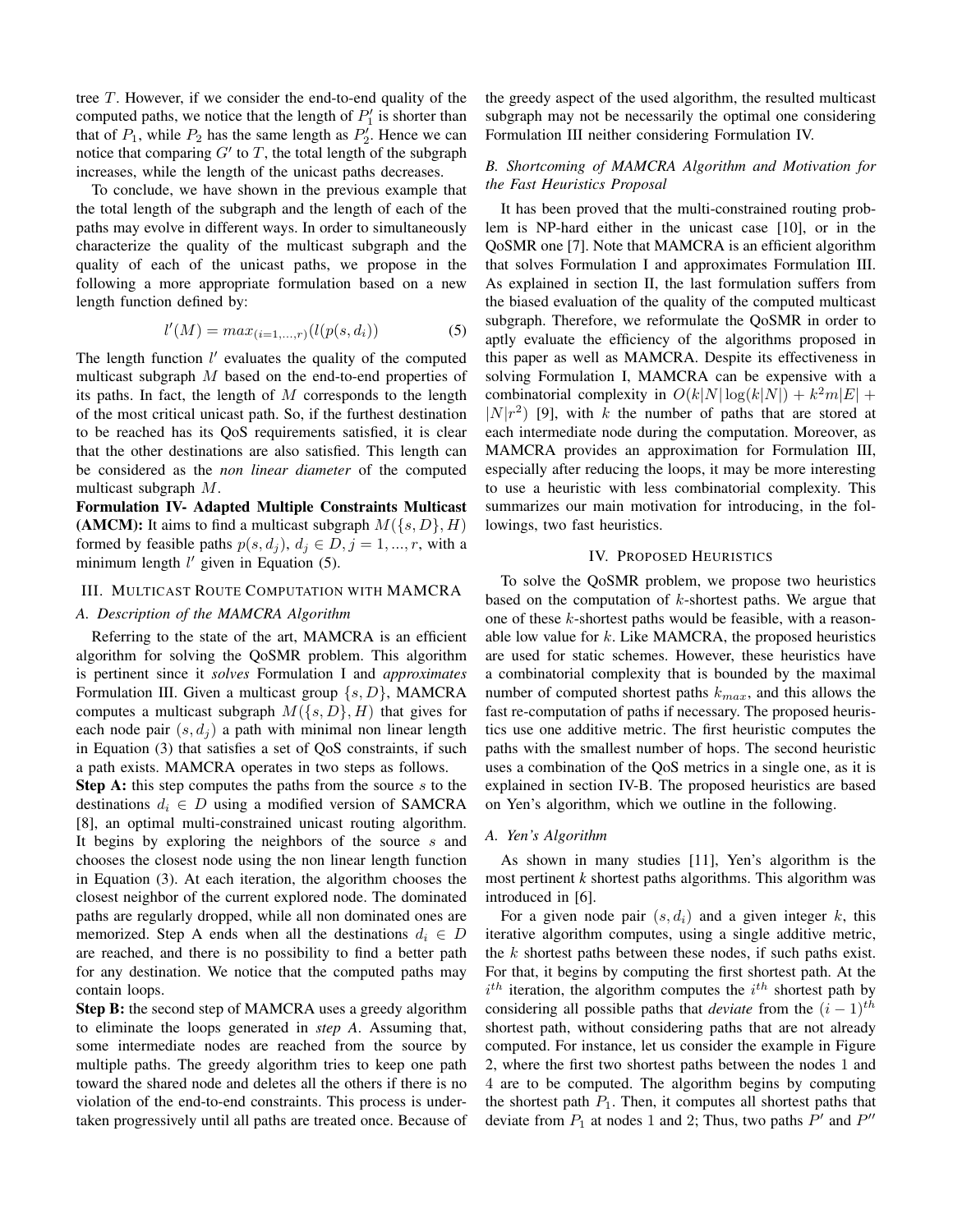

Fig. 2: An example of Yen's algorithm processing

are computed. Then, the shortest one, here  $P''$  with length 4, is the second shortest path  $P_2$ .

#### *B. Algorithmic Description of the Proposed Approaches*

To solve the QoSMR problem, we propose fast heuristics that compute shortest paths in an increasing order, for each pair of nodes  $(s, d<sub>i</sub>)$ , where  $d<sub>i</sub>$  is a multicast destination. These heuristics stop when a feasible path is found for each node pair, or an upper bound of the number of computed paths k*max* is reached. The proposed heuristics use a single additive metric obtained by two different ways:

**Hop Count Approach (HCA):** in this approach, the algorithm computes shortest paths considering the number of hops as a single metric. The combinatorial complexity of HCA is in  $O(r * k_{max}|N|(|E| + |N|log|N|)),$  where r is the number of multicast destinations.

**Metric Linearization Approach (MLA)**: this approach first substitutes the weight vector  $\vec{w}(e) = (w_1(e), ..., w_m(e))$  by<br>a scalar weight  $w'(e) = \sum_{v \in W_1(e)} \alpha_w w(v)$ . To calculate the a scalar weight  $w'(e) = \sum_{i=1,...,m} \alpha_i w_i(e)$ . To calculate the parameters  $\alpha_i$ , MLA computes  $p_i^*(s, d_j)$ ,  $i = 1, ..., m$ , the paths obtained by considering respectively a single additive weight  $w_i(e)$  on each link e. Then,  $\alpha_i$  is obtained by:

$$
\alpha_i = \frac{l_i(p_i^*(s, d_j))}{L_i} \tag{6}
$$

 $\alpha_i$  is called *the criticality degree* of the constraint  $L_i$ . When  $\alpha_i$  is close to 1, the length of the path  $p_i^*(s, d_j)$  is close to the constraint L. Consequently, it is important to satisfy at the constraint  $L_i$ . Consequently, it is important to satisfy at first the constraint  $L_i$  that is the most critical. After the initial weights  $\vec{w}$  (e) are replaced by the new scalar ones  $w'(e)$ , the MI A approach computes shortest paths considering these new MLA approach computes shortest paths considering these new weights.

In addition to the combinatorial complexity of HCA, MLA needs  $O(r * m(|E| + |N|log|N|))$  operations to compute m shortest paths considering the  $m$  metrics separately from the source s to each destination  $d_i$ , and  $O(r * |E|)$  operations to combine the weights of the graph links. The complexity of MLA is then in

$$
O((r * m + k|N|)(|E| + |N|log|N|) + r * |E|)
$$
 (7)

Our heuristics HCA and MLA process as follows. For a given graph G, a given multicast group  $\{s, D\}$ , a constraint

vector  $\vec{L}$ , the algorithm returns a multicast routing subgraph by computing for a given node pair  $(s, d_j)$  the first shortest path that satisfies  $\vec{L}$ . If a destination is not reached after  $k_{max}$  iterations, it is removed from the destination set  $D$ . The process stops after all paths are computed, and all non reachable destinations removed. A meta-code is presented in Algorithm 1 for the MLA approach.

#### V. PERFORMANCE EVALUATION AND SIMULATIONS

The performance of the proposed heuristics and the MAM-CRA algorithm are investigated through extensive simulations. For this, we use a realistic network with 50 nodes and 82 links denoted by Real-Topology [12]. Each link is associated with two additive weights generated randomly using a uniform distribution in the interval [1, 1024].

Different classes of constraints are also considered, from strict constraints to loose ones. The constraint vectors are generated in a way that they browse a defined generation space by areas from the strictest constraints to the loosest ones. In Figure 3,  $P_1$  and  $P_2$  denote the shortest paths that minimize the first and second metric respectively. The colored rectangle (B) delimited by  $(l_1(P_1), l_2(P_1))$  and  $(l_1(P_2), l_2(P_2))$ circumscribes the region where the constraints are selected. Ten areas: area 1 to area 10 are considered within (B). The constraints are selected randomly within these areas. Outside the specified region, the QoS constraints are less interesting to be examined. Indeed, all constraints that are generated within space (A) are infeasible, while constraints generated in space (C) are trivial and a polynomial algorithm will be sufficient to compute the multicast subgraph. We note that strict constraints are close to  $l_1(P_1)$  and  $l_2(P_2)$  (area 1), while loose constraints are close to  $l_1(P_2)$  and  $l_2(P_1)$  (area 2).

A first series of simulations has been performed. We randomly generated 100 instances of link weights. For each instance of link weights, 100 multicast groups are randomly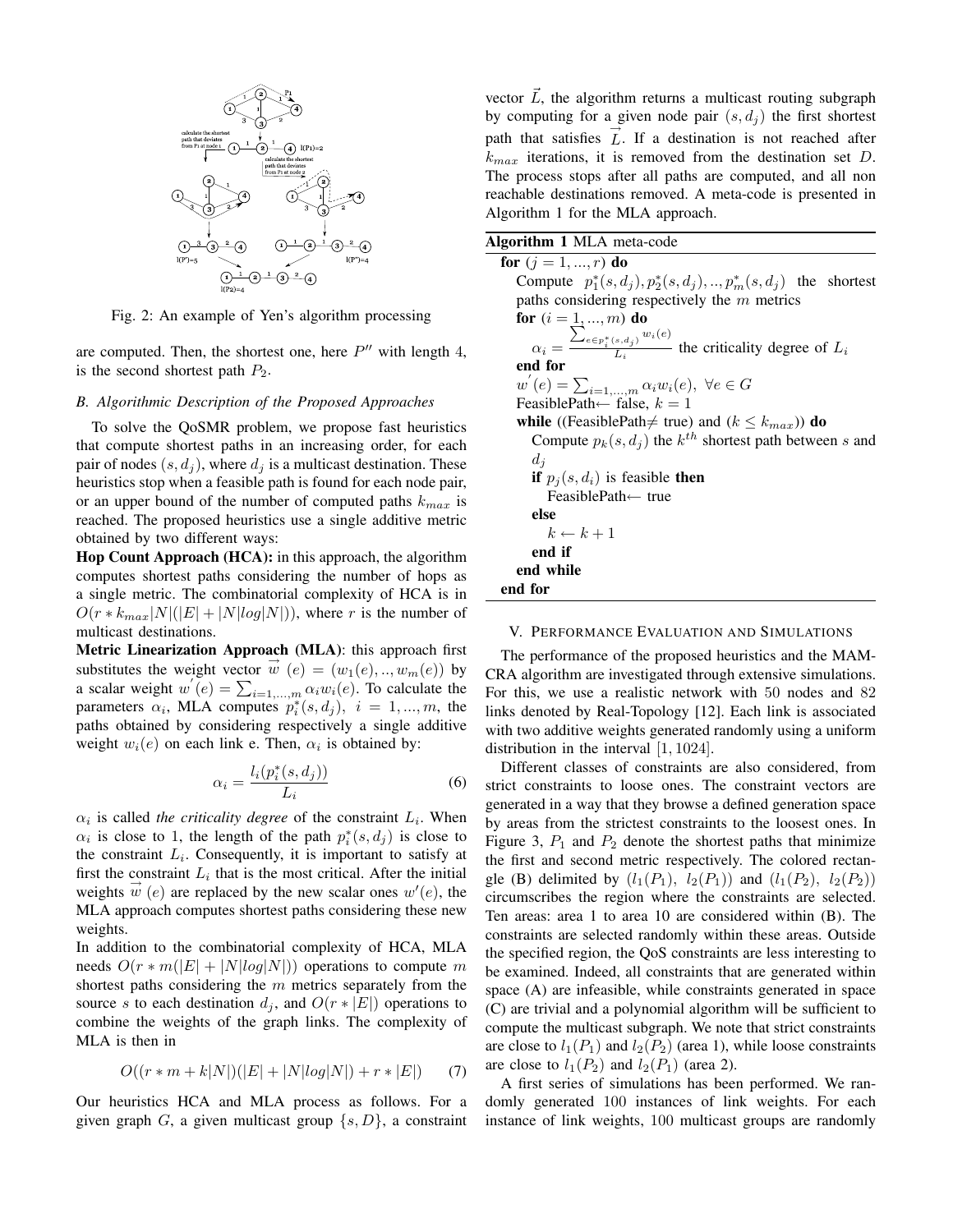

Fig. 3: Constraint generation areas



Fig. 4: Success Rate in Real-Topology

selected. The multicast group size is fixed to 50% of the total number of nodes. Thereafter, ten routing requests are generated in each area, from the strictest constraints (area 1) to the loosest ones (area 10). After that, the three algorithms: MAMCRA, HCA and MLA are executed independently to find a solution. Four performance measures are computed.

- *Success rate:* corresponding to the number of satisfied routing requests from 100 generated requests,
- *Quality of computed multicast subgraphs:* corresponding to the new length defined in Equation (5), which represents the diameter also called the length of the computed multicast subgraphs. This length is calculated before, then after eliminating the loops,
- *Execution time:* is the number of operations<sup>1</sup> that are needed to respond to a given multicast group request, either by a successful computation or by a failure,
- *Number of loops:* the number of detected loops including the number of deleted ones after the second step of the algorithms.

We note that these performance measures have been computed with 95% confidence intervals according to the ten constraint generation areas. We also note that the upper bound of the computed shortest paths in our heuristics, i.e. k*max*, is fixed to three. However, our current works study the influence of k*max* value in the proposed heuristics.

#### *A. Success Rate*

Figure 4 shows the success rate of the simulated algorithms: MAMCRA, HCA and MLA. Foremost, we notice that the success rate of the three algorithms is increasing. In fact, for strict constraints there are few feasible requests, and this number is increasing when constraints become loose. Since MAMCRA is an exact algorithm, it gives the highest success rate. The success rate of MAMCRA varies from 27% for strict constraints to 96% for loose ones. The gap between MAMCRA and our heuristics is 7% for MLA and 10% for



Fig. 5: Execution Time in Real-Topology



Fig. 6: Multicast subgraphs lengths (a) before and (b) after eliminating loops in Real-Topology

HCA for strict constraints. For loose constraints, the difference does not exceed 5% with MLA and 8% with HCA. We notice that the success rate of our heuristics can be closer to MAMCRA if  $k_{max}$  is increased. In fact, when  $k_{max} \rightarrow +\infty$ HCA and MLA become exact algorithms and thus always find feasible solutions.

#### *B. Execution Time*

In Figure 5, we notice that the execution time of MAMCRA is increasing following the constraint areas, while HCA and MLA are decreasing. For strict constraints, the execution time of MAMCRA is less than HCA and MLA. Indeed, MAMCRA removes rapidly the non feasible paths, while HCA and MLA return the non feasibility response for a given request only after they compute the three shortest paths. When the constraints become less strict, HCA and MLA find solutions before computing the three shortest paths. For this, the execution time of HCA and MLA becomes until five times smaller than MAMCRA.

#### *C. Quality of Computed Multicast Subgraphs*

Figure 6 shows the length of the computed multicast subgraphs (a) before and (b) after eliminating loops. In Figure 6.(a), MLA and HCA give solutions with lengths very close to MAMCRA, especially for strict constraints. Indeed, when constraints are strict, few paths are feasible. Thus, when HCA and MLA find feasible paths, they find the optimal ones. For loose constraints, a request may have many feasible paths for each destination, and the proposed heuristics stop when they find the first feasible one to each destination. Thus, these paths may not be necessarily the optimal ones. However, the lengths of the computed paths are still close to those found by MAMCRA and the difference between the lengths of the computed multicast subgraphs does not exceed 3.12% for HCA and 1.72% for MLA. We notice that after eliminating

<sup>&</sup>lt;sup>1</sup>An elementary operation corresponds to the visit of one node